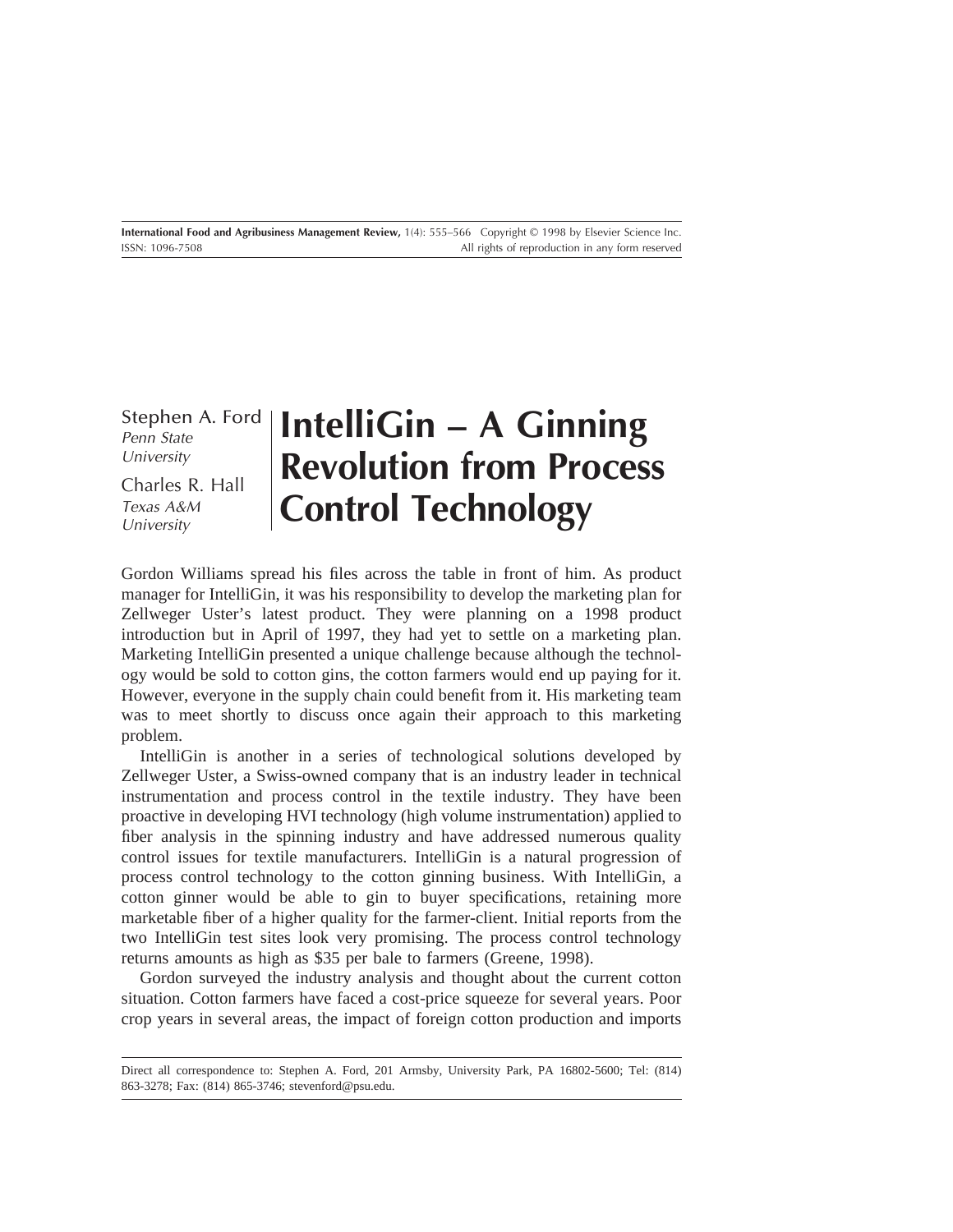on domestic cotton prices, and production expenses often exceeding \$500 per acre had many farmers moving acreage out of cotton and into alternative row crops.

Recent technological advances had eased some of the pressure on cotton farmers, however. Genetically engineered cotton varieties that are resistant to some types of pest pressure and/or are tolerant of less expensive herbicides had helped reduce the cost of producing cotton. Eradication of the boll weevil in many locations had also reduced insecticide applications for many producers.

Ordinarily, gains as high as those reported by the test gins sell themselves, but the IntelliGin technology is expensive. The system at Servico Gin, one of the test sites, had cost \$250,000 and they had to make another \$200,000 of improvements and modifications to their existing equipment. At these levels of new investment, only the largest, most solvent, and most efficient gins would be able to afford to purchase the technology outright.

Gordon decided to review the benefits of IntelliGin throughout the cotton market one more time before the rest of his marketing team arrived for their meeting. He wanted to have a firmer proposal for the product introduction to which the rest of the team could react.

# **WHAT IS PROCESS CONTROL?**

Each stage of the ginning process carries an expense and a potential loss in turnout, the percentage of cotton harvested that is baled and sold as lint. Turnout of lint typically averages less than 30% of raw cotton harvested from the field. The balance is composed of cottonseed, trash, moisture, and lint waste that cannot be marketed for spinning. Each drying and cleaning process removes fiber and weight from the ginned cotton and can also reduce fiber quality. The application of process control to the ginning process reduces the amount of loss to the system. "The idea is to minimally process cotton to its optimal quality," says Bobby Greene, general manager of Servico Gin in Courtland, Alabama.

Cameras and moisture sensors measure cotton color, leaf content, and moisture characteristics before, during, and after the ginning process. If these cotton measurements fall outside of their desired ranges, a computer automatically adjusts the ginning process. Adjustments can be made every six seconds. For example if moisture content falls too low, the temperature in the dryer would be reduced. If leaf content is determined to be within satisfactory ranges, then the cotton is not sent through additional lint cleaners, thus preserving yield and quality. Every time cotton is processed, fiber length, quality, and quantity are sacrificed.

The premium process control system is monitored and controlled by computer. Valves that control the flow of cotton through the ginning process are opened and closed automatically by computer, depending on the input from the monitoring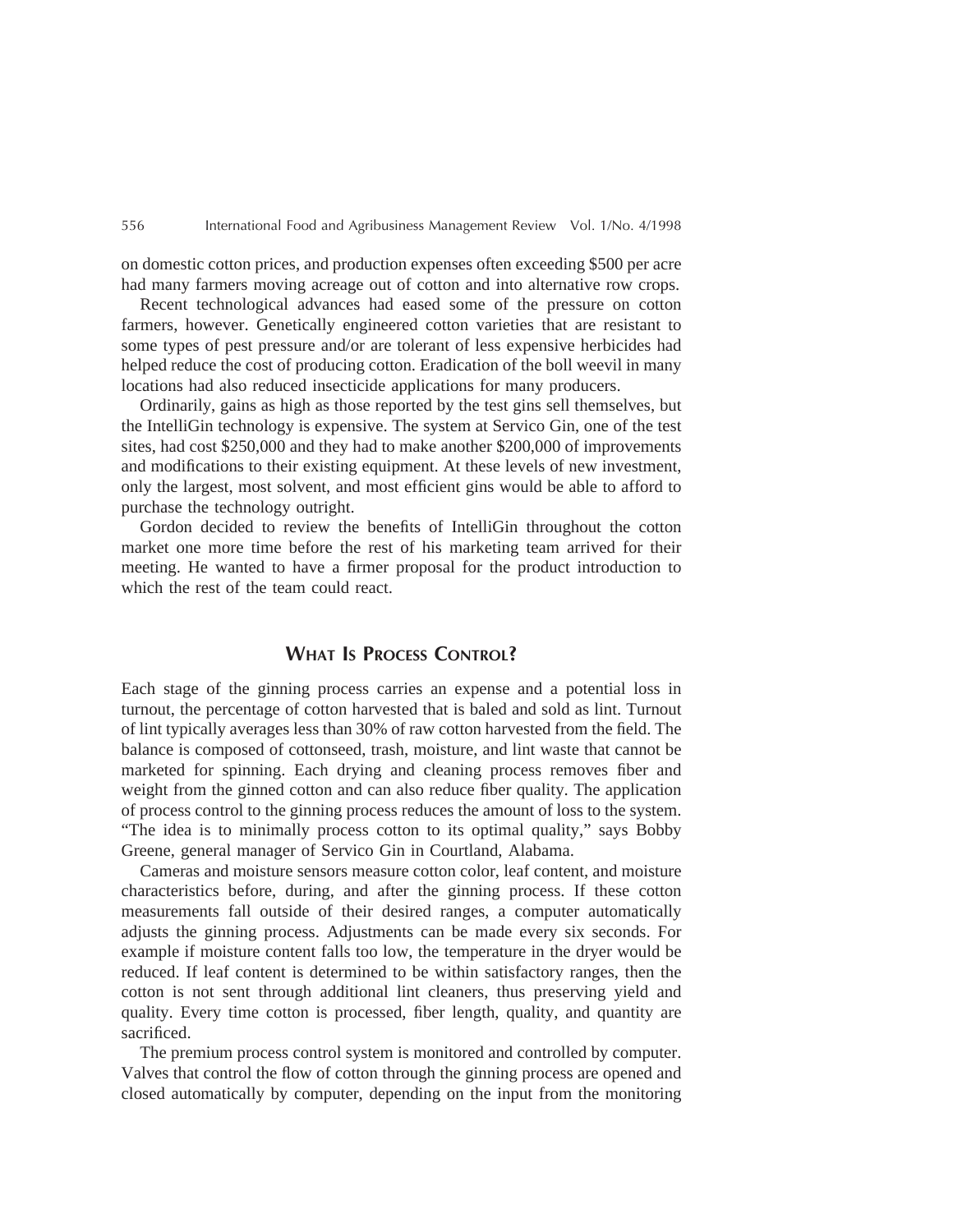| Content            | Without IntelliGin | With IntelliGin |
|--------------------|--------------------|-----------------|
|                    | pounds             |                 |
| Seed Cotton        | 1,800              | 1,800           |
| Marketable Cotton  | 480                | 530             |
| Cottonseed         | 710                | 710             |
| Linters and Motes  | 90                 | 80              |
| Trash and Moisture | 520                | 490             |

**Table 1.** Example Gains to Farmer Yields from IntelliGin

sensors. A less expensive system would exclude the computer-controlled valves. The computer software would simply alert the gin operator to current cotton condition. The gin could then be stopped, adjusted manually, and quickly restarted. The cost to the gin for improvements and modifications using the manual system could be reduced to about \$35,000 per gin to get ready for the IntelliGin system. That cost would be in addition to any payment to Zellweger Uster for IntelliGin.

#### **FARMER BENEFITS**

Cotton production is a high-expense, risky sector of agriculture. Many farmers have struggled to profit from cotton over the past few years, rarely covering total costs of production and sometimes not even covering cash costs of production. IntelliGin offers an opportunity for farmers to effectively increase marketable yields of cotton lint, attain higher prices for their cotton, and lower per unit break-even costs of production.

USDA estimates that an average of 1,800 pounds of seed cotton from the farm field is required to get a 480-pound bale of cotton lint that is marketable. Of the remaining weight, 520 pounds is trash (sticks, dirt, boll husks, etc.), 710 pounds is whole cottonseed that is marketed to oil mills and as livestock feed, 70 pounds is linters (fibers too short to weave or spin), and 20 pounds is motes (fibers used for industrial uses). The percentage composition of these outputs from seed cotton will vary across gins due to ginning efficiencies and the trash content of the seed cotton coming into the gin. Stripper cotton (using a harvest technique that strips the whole plant rather than picking the bolls) will have a higher trash content than cotton that is harvested with a cotton picker. A ginning process that removes only the required amount of trash and maintains fiber length through minimal cleaning will preserve a higher percentage of the 1,800 pounds of seed cotton for marketable lint, reducing the losses to trash, linters, and motes.<sup>1</sup> An example is presented in Table 1.

Because cotton ginned under process control will not be too dry, additional weight from water content will remain in the same physical quantity of cotton,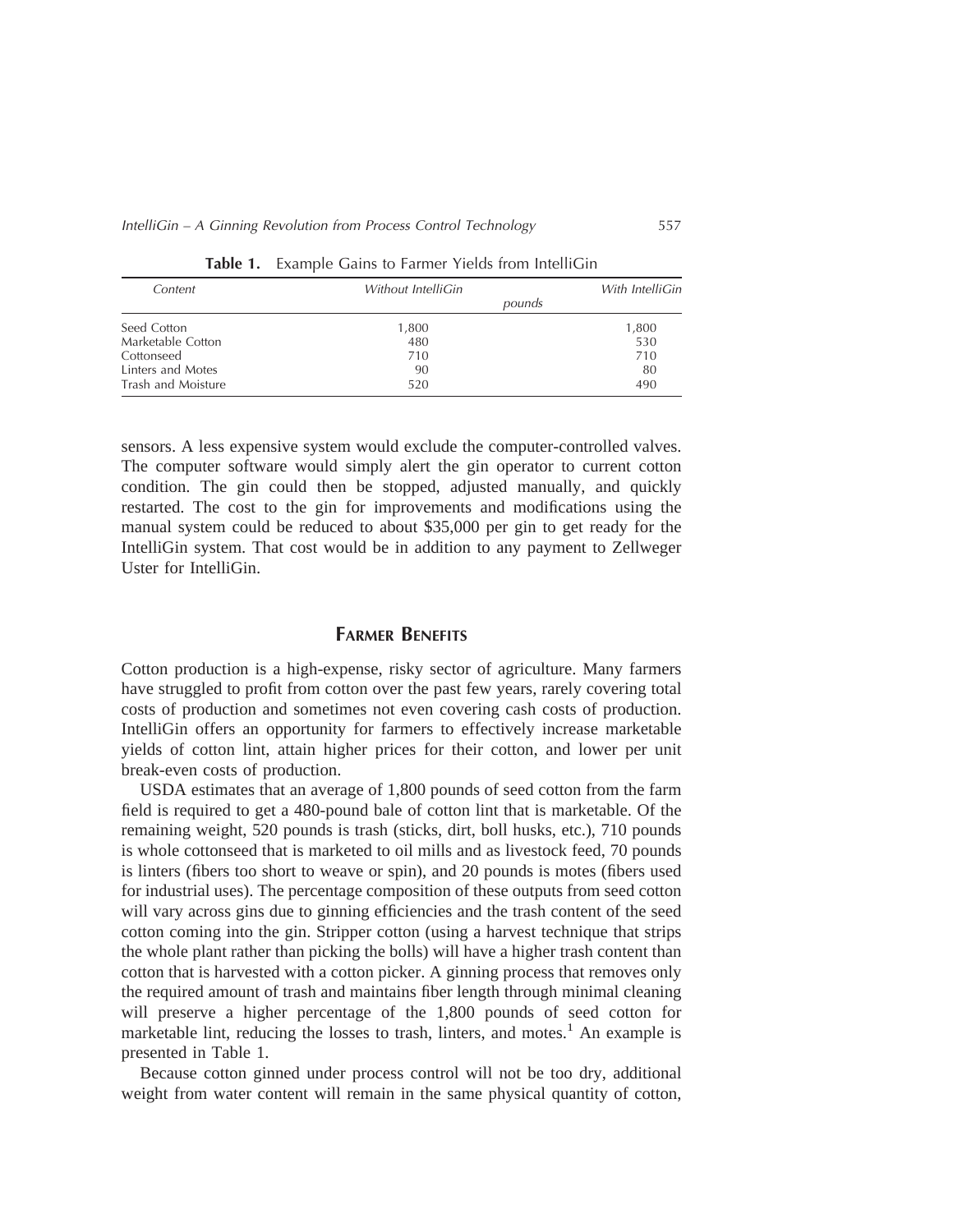improving yields, which are measured by weight. Similarly, if cotton is not over-cleaned, more cotton fiber will be left to market. These two improvements in the ginning process can translate to an increase of as much as 50 additional pounds of cotton marketed per bale above the old ginning technology (Greene, 1998). The result is a 10% increase in marketable farm yields simply through the ginning process.

Cotton ginned with process control also has improved quality characteristics. The percentage of short fibers and "neps" is lower and fiber quality in general is more consistent. Neps are small snarled masses or clusters of fibers that will appear as defects in finished cloth. Any improved quality characteristics may reduce quality discounts farmers have received in the past, perhaps improving the cotton price received by two cents per pound. More importantly, the textile mills have expressed enough interest in improved cotton quality to pay additional premiums for cotton ginned using this technology. The result may also mean an additional two cents per pound is received for mill-direct contracts from gins using IntelliGin.

# **GIN BENEFITS**

Cotton gin profitability has also followed that of the cotton farmers, depending primarily on cotton yields. The number of cotton gins in the United States fell 30% between 1988 and 1997, from 1,645 gins to 1,153 gins. Ginning charges have also fallen about \$2.50 per bale over that period of time. IntelliGin offers an opportunity for improved cotton gin financial performance in addition to improved farm-level profitability. Because many gins are farmer-owned or are part of farmer-cooperatives, increased gin profitability may eventually be returned to the farm patrons.

There are few direct benefits to the cotton gins resulting from process control. The primary benefit is the attraction and retention of an expanded customer base. If cotton gins can demonstrate that they can make farmers more money with IntelliGin, then those gins ought to be able to increase profits.

There will be some direct benefits to the gins, however. If fewer cleanings are used and lower dryer temperatures are maintained, then there will be modest savings in fuel and electricity usage. Most importantly, if farm marketable yields are increased 10% through process control, then that means there will be 10% more finished bales ginned each year, increasing revenues from ginning fees that are based on a per bale basis. Any additional customer base will also add to annual gin output. Because gins will be adding value to farmer-owned cotton through more efficient ginning, they should also be able to extract some payment from farmers for that service.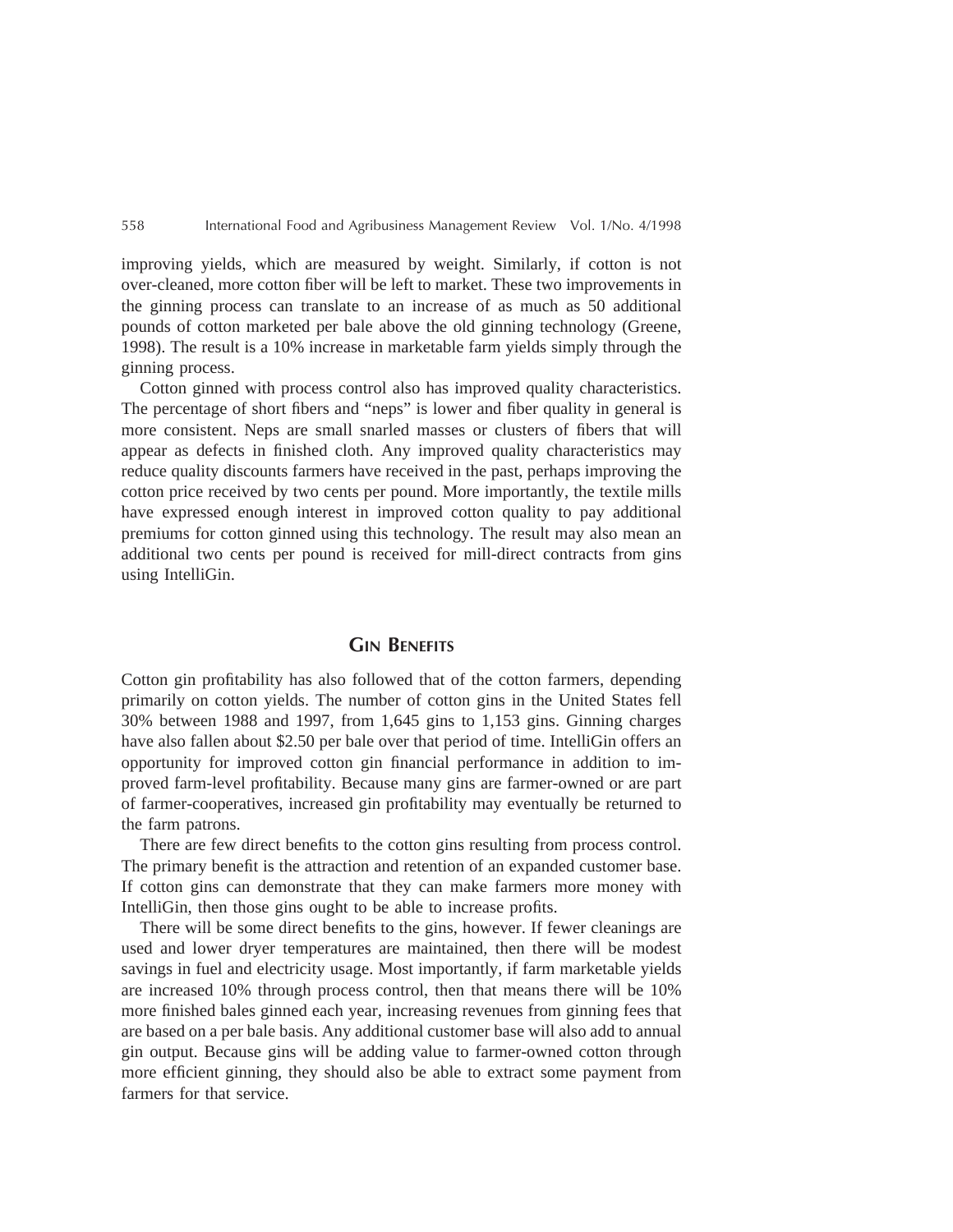However, gins will lose mote income. When cotton is ginned, some cotton fibers are removed with the trash. That cotton's fiber length is too short to be used in spinning, but the short-fiber cotton can be salvaged and sold as motes for industrial uses such as furniture stuffing. Because IntelliGin preserves additional fiber in marketed cotton, some of that amount will no longer be available for sale as motes or linters. The market price for motes is about 8 cents per pound.

The gins will also have the burden of additional investment in the IntelliGin product line and any improvements to the gin that are required in order to utilize the process control technology. Many gins will find this investment infeasible, because the additional charges to farmers necessary to pay for the technology will be far greater than farmer benefits from process control. In addition, some gins may have to absorb the initial year's cost of the technology to demonstrate its value to farmers before passing an additional gin charge on to the farmers. Since some customers may remain skeptical regardless, gins may also have to offer the option of standard ginning without process control to their customers.

Finally, cotton gins with integrated cotton warehousing operations may find efficiencies arising from their newfound ability to group cotton by quality designations in storage. Such grouping will allow the placement and recovery of individual cotton bales at lower costs, and to group shipments of similar quality cotton to purchasers interested in consistent quality. Bobby Greene estimates savings in his warehouse operation of \$6 per bale.

The ability to provide high-grade cotton of consistent quality in an organized fashion also makes cotton processed by gins using IntelliGin attractive to mills interested in direct-mill contracts. However, mills will probably not be interested in marketing contracts for small amounts of cotton coming from small gins.

### **WHICH GINS WILL BENEFIT?**

The significant expense of IntelliGin process control means that only large, well-managed gins will be able to afford that technology. In 1997, 38% of the cotton gins in the United States processed fewer than 10,000 bales. It is unlikely that any additional capital investment would be profitable for those gins, much less an investment of the magnitude of IntelliGin.

Zellweger Uster will have the capability of installing IntelliGin in only a handful of gins in 1998, gradually increasing the number over the next few years. Early adopters may gain an advantage over competitor gins, but only if cotton farmers recognize an economic advantage of ginning with the process control system and are willing to pay a higher price for the service.

Gins that develop ties with the textile mills will also benefit indirectly from process control. If farmers are able to increase their price received through mill-direct marketing contracts negotiated through the cotton gins using process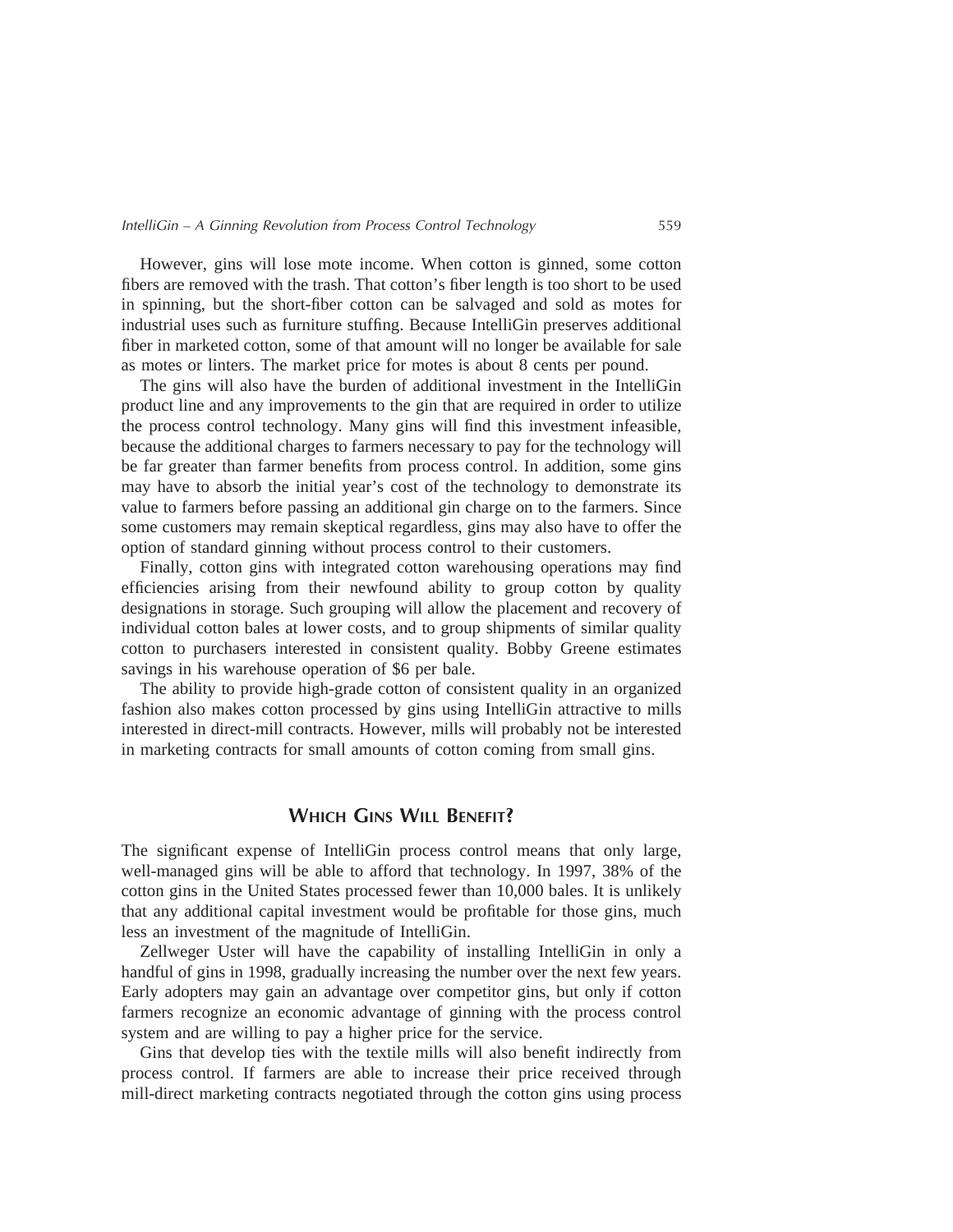control technology, those gins will be able to attract and retain market share in their associated cotton production regions.

#### **CHANGES IN INDUSTRY STRUCTURE**

Zellweger Uster recognizes that there will be significant structural changes in the cotton industry as a result of the process control ginning technology. While it is unlikely that these structural changes will affect Zellweger Uster directly, their business depends on healthy cotton production and marketing sectors.

Even moderate adoption of process-controlled ginning will have several industry effects. Increased cotton marketings resulting from this shift in the supply curve will put more domestic crop on the market depressing farm level prices. Many cotton farms are already experiencing a cost-price squeeze. For those farmers unable to take advantage of the process control gin technology, other row crops may become more attractive relative to cotton, leading to offsetting shifts backward in supply.

Farmers that take advantage of IntelliGin products will have more crop to market. In addition, increased cotton quality and integration with the textile mills through contractual arrangements will improve prices received by farmers. Cotton merchants who currently buy cotton from farmers and sell to the mills will become a less important part of the marketing channel.

In 1992, merchants handled 65% of U.S. cotton sales. Cooperatives handled 25 percent with some of those sales being redirected through merchants later in the marketing stream. Brokers and mill buyers handled only 5% of the sales in 1992. With increases in direct-mill sales resulting from process-controlled ginning, marketing margins formerly associated with merchant services will become available to farm producers and textile manufacturers (Figure 1).

Increased cotton quality and consistency will reduce costs at the textile mills. Improved consistency will reduce costs in the "laydown" of cotton during the yarn-spinning phase in the production of textiles. Laydown is the organization and optimal combination of cotton bales of different fiber characteristics in order to manufacture a yarn of consistent quality. In addition, fewer neps will mean fewer problems for the mills in the spinning and weaving of quality cotton goods. Cost reductions at the mill-level will improve the efficiency and competitiveness of the U.S. textile sector.

Finally, the number and size of gins remaining after the introduction of IntelliGin will be different. Smaller gins will not be able to compete for customers with larger gins with modern ginning technology. Some small gins will remain, ginning family cotton or continuing to service a small but loyal customer base. However, yield and price advantages associated with process control advances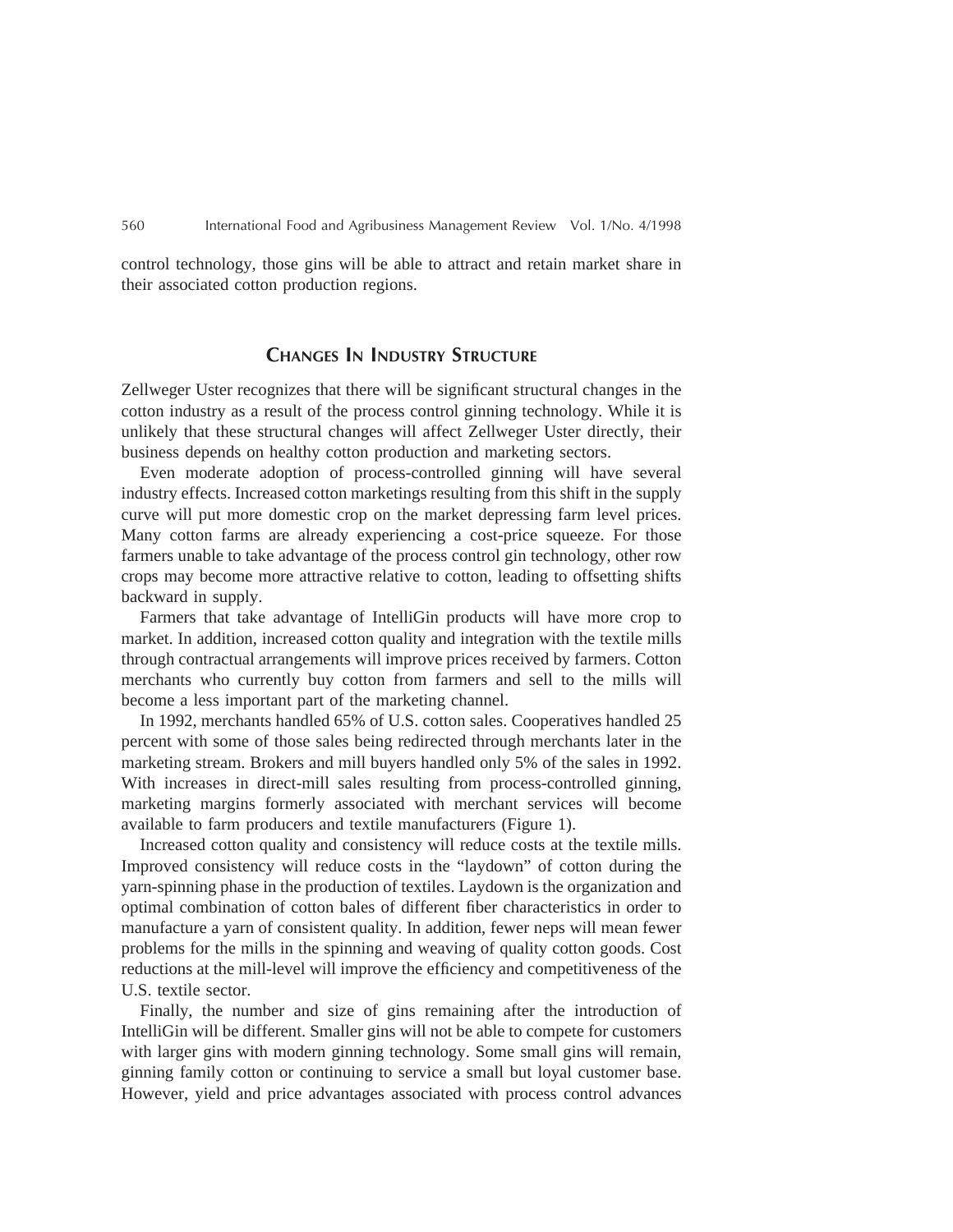

Figure 1. The Cotton Marketing Chain

will jeopardize the survival of most small cotton gins, and the farmers that use them.

## **ADDITIONAL COTTON MARKET INFORMATION**

There are several other factors affecting the future of the U.S. cotton industry that must be considered by potential investors in IntelliGin. The removal of direct government price supports and acreage restrictions for field crops has increased acreage flexibility for all crops. Temporary and permanent shifts in and out of cotton acreage increase local uncertainty about cotton production in some regions, directly affecting the production base of some gins. There is significantly more price uncertainty for cotton producers, as well. Increased risk and reduced government support of farms has also transferred risk-bearing responsibility to producers. Farmers unable to manage or withstand downside price risk may mean that cotton acreage in certain regions is at risk, affecting total cotton available for ginning.

Cotton also faces increased competition from synthetic fibers. Cotton steadily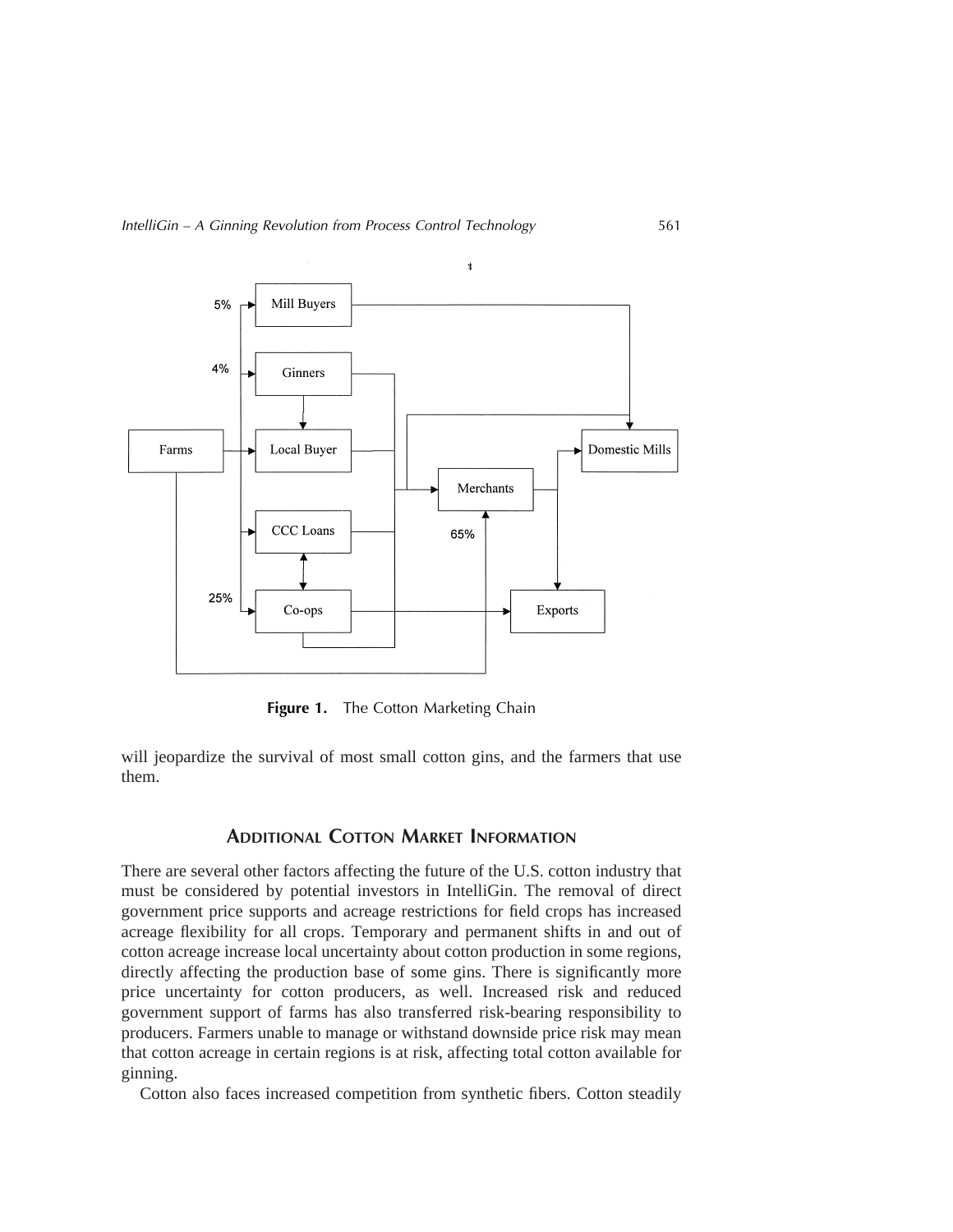improved its market share of mill use of fibers from a low of 25.1% in 1984 to 32.1% in 1993. However recent years have seen a surge in use of synthetic fibers putting increased downward pressure on the demand for cotton. Competition among alternative fibers is expected to remain strong in the future.

Finally, international trade plays an important role in the determination of farm prices of cotton. Although the U.S. usually exports over a third of its domestic cotton production, it is an importer of cotton products. Foreign cotton production, exchange rates, and the stability of foreign economies all have a significant impact on domestic cotton prices. For example, the price of cotton fell over 5 cents per pound in April, 1998 due to an unexpected sale of about one million bales of cotton by China.

#### **THE MARKETING DECISION**

There were several pricing alternatives from which Gordon might choose. The first alternative is to sell the technology outright to interested gins. This arrangement is particularly appealing to firms attempting to commercialize new technologies because of the fact that transaction costs are minimized and more importantly, risk incurred by Zellweger Uster is mitigated. The major disadvantage of this type of transactional arrangement is that the gins are forced into substantial up-front costs associated with renovations that are necessary to ensure smooth transition to the new ginning processes. In addition, there is the inherent tradeoff for Zellweger Uster between getting the full price up front and foregoing the opportunity for potentially higher future income streams.

An alternative pricing strategy would be to license the technology to participating gins for a set price per bale ginned. That strategy would most likely allow additional gins feasible access to the technology, but would shift production risk from the gins to Zellweger Uster. Should cotton production (supply) in areas surrounding participating gins be affected negatively by drought, insect/disease infestations, etc., then the revenue generated by ginning would decline as well. In addition, the high costs of initial renovations are still incurred by the participating gin, possibly limiting the number of gins that could afford to adopt the technology.

Another possibility would be to market a less-sophisticated (manual) version of the process control system that would have lower initial startup costs for the participating gins. Under this alternative, an up-front installation charge (\$40,000) would be assessed and then a licensing fee would be collected on a per-bale basis. While this system would not take advantage of the full extent of the technology's capabilities, it does potentially allow more gins to feasibly adopt the new technology.

Regardless of the alternative pricing arrangement used by Zellweger Uster, the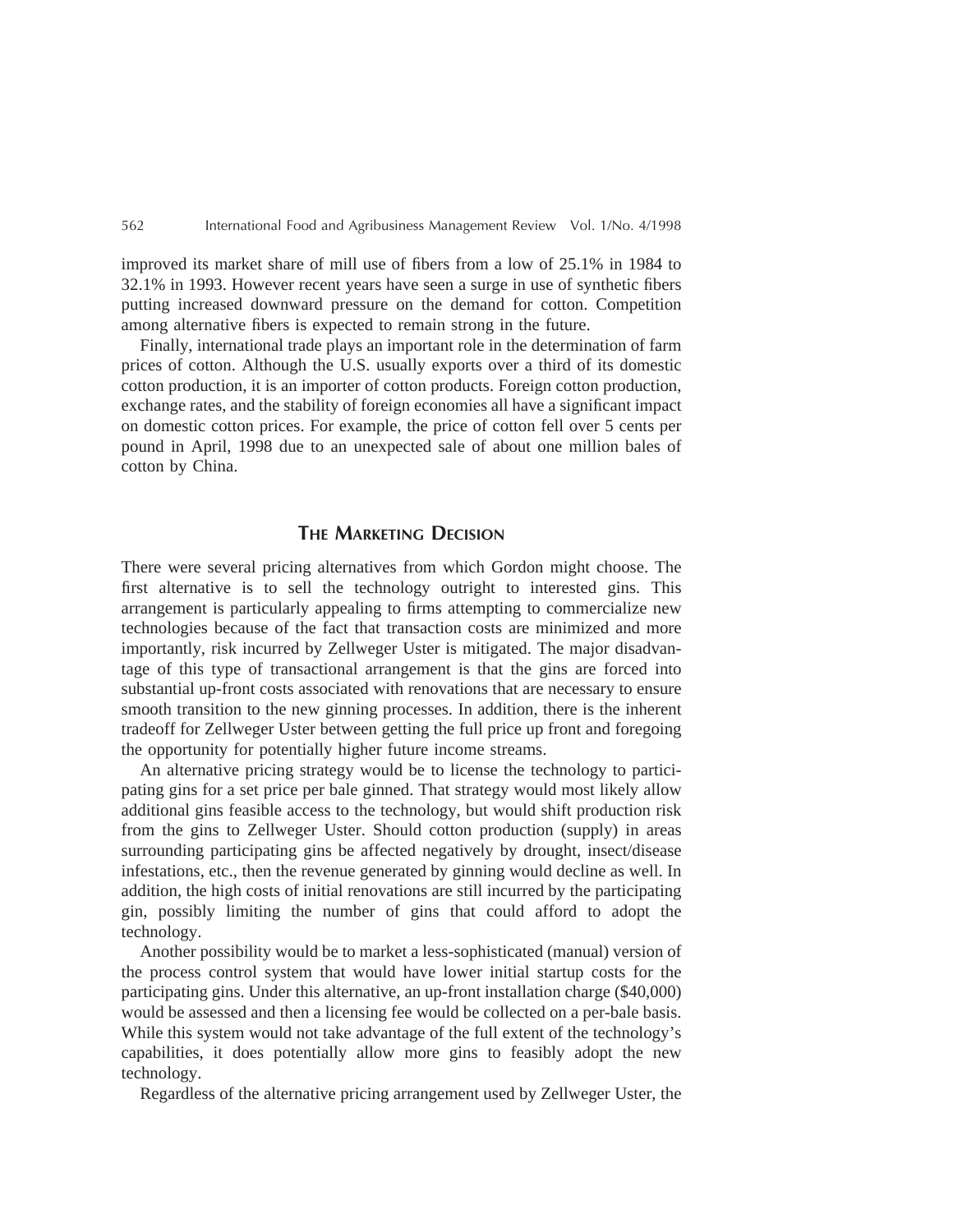firm is still faced with "selling" the technology to farmers because the gins would ultimately pass the technology cost on to the farmers in the form of higher ginning charges. Without fully convincing the farmers of the benefits of using process control ginning technologies, they will simply opt to have their cotton ginned in the traditional manner, eliminating any economies of scale that gins may have experienced.

Gordon was leaning toward a pricing strategy for the less-sophisticated, manual control version involving an up-front payment by the gin and a per-bale "licensing fee" for the process control after that. There is still some concern, however, that this pricing strategy assumes too much production risk for the company. In addition, this pricing strategy locks out many gins because Zellweger Uster may not recover the installation cost quickly enough from smaller gins.

Gordon felt prepared for his meeting. He was comfortable with his inclination toward the licensing fee pricing plan. He needed more input from his team on location and target markets, though. He hoped the rest of his team was prepared to address these issues.

**Acknowledgement:** The authors wish to acknowledge the helpful comments of Carl Anderson, Bobby Greene, and Gordon Williams.

#### **NOTES**

1. Servico Gin recently has averaged 1,550 pounds of seed cotton to get a 500-pound bale of marketable lint. Of the remainder, 235 pounds is trash, 760 pounds is whole cottonseed, 70 pounds is linters, 30 pounds is motes, and 25 pounds of moisture loss.

#### **REFERENCES**

- Glade, E. H., L. A. Meyer, and H. Stults. 1996. *The Cotton Industry in the United States.* Agricultural Economic Report No. 739, Economic Research Service, United States Department of Agriculture, Washington, D.C.
- Greene, R. 1998. Gin Process Control for Market Advantage. In *1998 Proceedings of Beltwide Cotton Conferences, San Diego, CA*. National Cotton Council. Memphis, TN. pp. 21–24.

Johnson, C. 1997. "Gins for the New Millenium." *Farm Journal*, 121(3), CT-1.

Myers, V. G. 1997. "Advanced Gins, More Profit." *Progressive Farmer Magazine,* 112(3), 12–13. Reed, J. 1997. "\$60 a Bale." *Cotton Grower Magazine,* Mid-February, 20.

McWhorter, E. and D. Sandusky, D. 1997. A Ginning Revolution. *Cotton Farming Management*. Vance Publishing. January 1997, 6–8.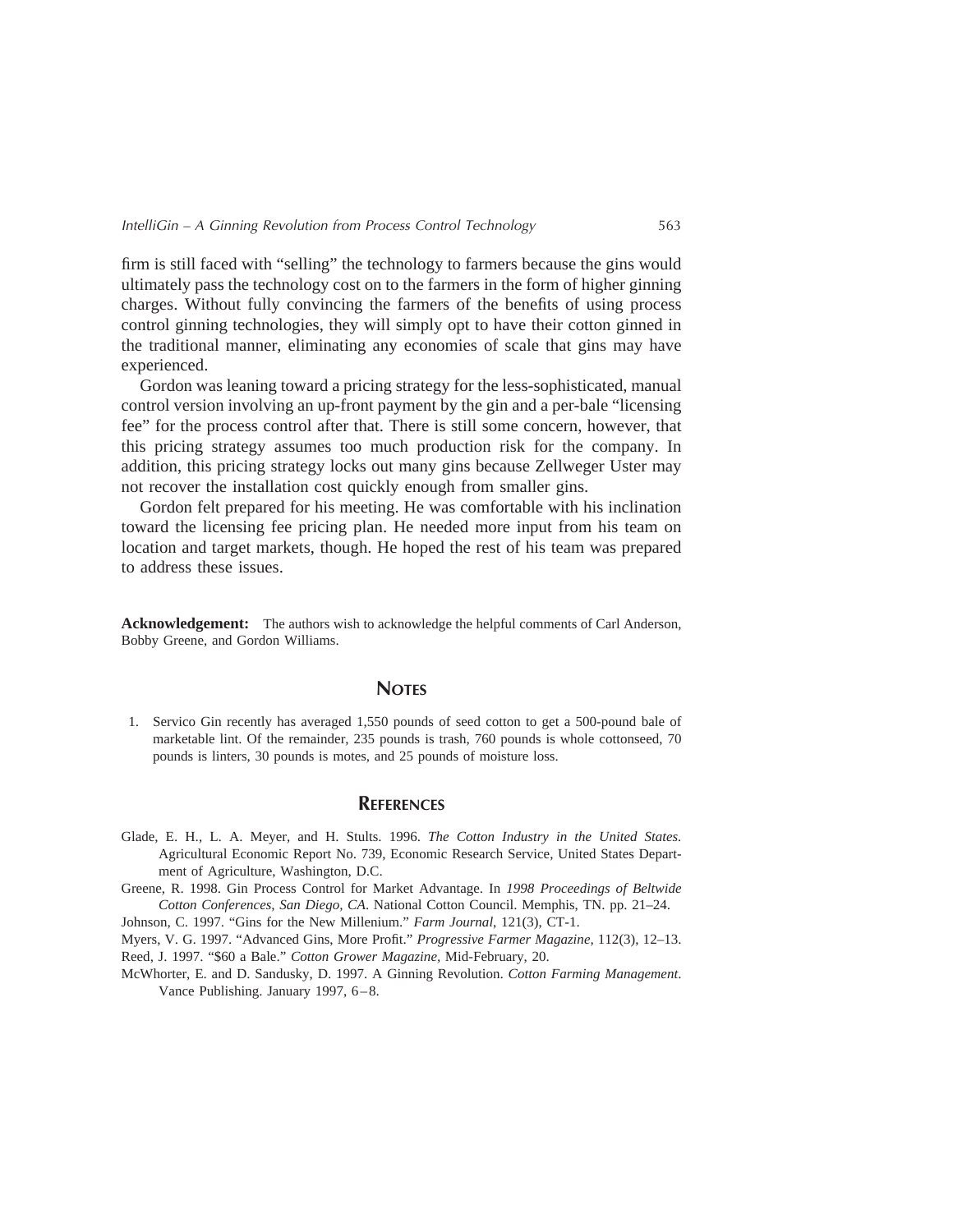# **APPENDIX**

A teaching note and a spreadsheet file containing the following tables are available from the authors.

|                            | <b>United States</b> |        |        | Southeast |                                        | Delta  | Southern Plains |         |        | Southwest        |
|----------------------------|----------------------|--------|--------|-----------|----------------------------------------|--------|-----------------|---------|--------|------------------|
| <i>Item</i>                | 1995                 | 1996   | 1995   | 1996      | 1995                                   | 1996   | 1995            | 1996    | 1995   | 1996             |
| Revenue                    |                      |        |        |           |                                        |        |                 |         |        |                  |
| Cotton                     | \$ 340               | \$384  | \$406  | \$537     | \$467                                  | \$566  | \$192           | \$189   | \$589  | 635<br>-S        |
| Cottonseed                 | 49                   | 71     | 58     | 94        | 61                                     | 72     | 26              | 39      | 109    | 152              |
| Total, Gross Value         |                      |        |        |           |                                        |        |                 |         |        |                  |
| of Production              | 389                  | 455    | 464    | 631       | 528                                    | 639    | 219             | 228     | 699    | 786              |
| <b>Financial Costs</b>     |                      |        |        |           |                                        |        |                 |         |        |                  |
| <b>Total Variable</b>      |                      |        |        |           |                                        |        |                 |         |        |                  |
| Cash Expenses              | 298                  | 299    | 308    | 308       | 364                                    | 367    | 213             | 214     | 589    | 593              |
| <b>Total Fixed</b>         |                      |        |        |           |                                        |        |                 |         |        |                  |
| Cash Expenses              | 62                   | 59     | 58     | 55        | 69                                     | 65     | 45              | 43      | 128    | 122              |
| <b>Total Cash Expenses</b> | 360                  | 358    | 366    | 363       | 432                                    | 433    | 258             | 257     | 716    | 715              |
| Gross Value of             |                      |        |        |           |                                        |        |                 |         |        |                  |
| <b>Production Less</b>     |                      |        |        |           |                                        |        |                 |         |        |                  |
| Cash Expenses              | 28                   | 96     | 99     | 267       | 96                                     | 206    | (39)            | (29)    | (18)   | 71               |
| Economic Costs             |                      |        |        |           |                                        |        |                 |         |        |                  |
| Total Cash Expenses        |                      |        |        |           |                                        |        |                 |         |        |                  |
| Less Interest              | 340                  | 339    | 341    | 340       | 405                                    | 407    | 247             | 247     | 673    | 674              |
| Capital Replacement        | 55                   | 56     | 66     | 68        | 78                                     | 79     | 33              | 32      | 82     | 84               |
| Opportunity Cost of        |                      |        |        |           |                                        |        |                 |         |        |                  |
| Operating and              |                      |        |        |           |                                        |        |                 |         |        |                  |
| Non-Land Capital           | 28                   | 28     | 31     | 31        | 33                                     | 32     | 21              | 20      | 46     | 46               |
| Land                       | 46                   | 48     | 34     | 36        | 77                                     | 81     | 26              | 27      | 77     | 81               |
| Unpaid Labor               | 34                   | 31     | 23     | 24        | 22                                     | 24     | 29              | 30      | 48     | 49               |
| Total, Economic Costs      | 502                  | 501    | 496    | 499       | 616                                    | 623    | 356             | 357     | 926    | 933              |
| Residual Returns to        |                      |        |        |           |                                        |        |                 |         |        |                  |
| Management                 |                      |        |        |           |                                        |        |                 |         |        |                  |
| and Risk                   | \$(113)              |        |        |           | $$$ (46) $$$ (32) $$$ 132 $$$ (88) $$$ | - 15   | \$(137)         | \$(128) |        | \$(227) \$ (147) |
| Harvest-Period             |                      |        |        |           |                                        |        |                 |         |        |                  |
| Price (\$/lb)              | \$0.70               | \$0.65 | \$0.75 | \$0.75    | \$0.75                                 | \$0.72 | \$0.67          | \$0.60  | \$0.70 | \$0.63           |
| Yield (lb/planted acre)    | 486                  | 591    | 542    | 715       | 623                                    | 786    | 287             | 315     | 842    | 1,007            |

Table A-1. Cotton Costs and Returns

USDA, Economic Research Service, Farm Business Economics Report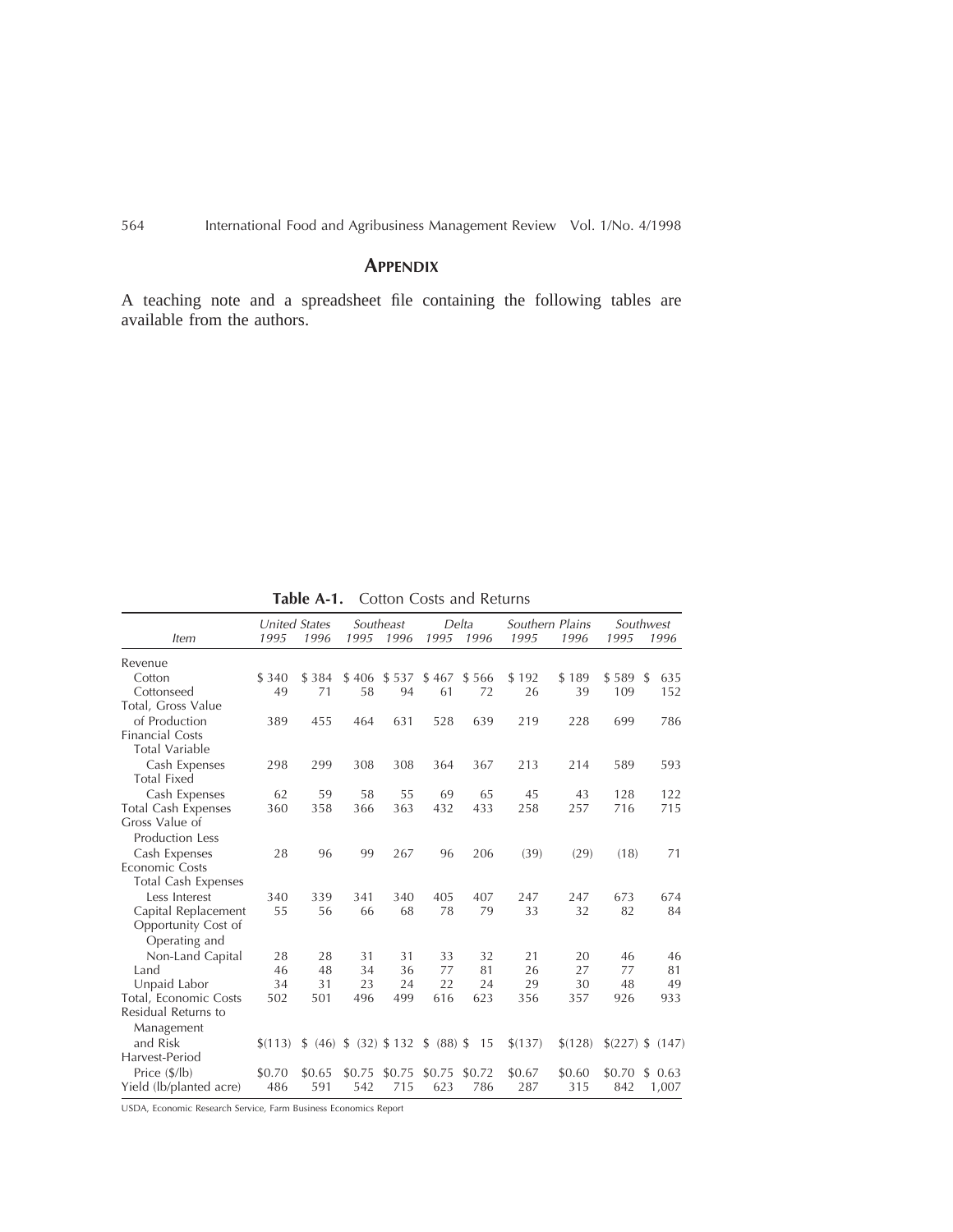|                | 1988  | 1989  | 1990  | 1991  | 1992  | 1993   | 1994  | 1995  | 1996  | 1997  |
|----------------|-------|-------|-------|-------|-------|--------|-------|-------|-------|-------|
| State          |       |       |       |       |       | Number |       |       |       |       |
| Alabama        | 82    | 75    | 72    | 70    | 68    | 61     | 58    | 61    | 56    | 51    |
| Arizona        | 89    | 89    | 90    | 85    | 81    | 69     | 67    | 63    | 54    | 51    |
| Arkansas       | 129   | 125   | 122   | 138   | 121   | 127    | 111   | 100   | 104   | 94    |
| California     | 146   | 148   | 138   | 126   | 121   | 117    | 108   | 109   | 103   | 97    |
| Georgia        | 64    | 63    | 59    | 58    | 59    | 61     | 66    | 79    | 79    | 77    |
| Louisiana      | 82    | 81    | 80    | 85    | 77    | 75     | 75    | 75    | 72    | 68    |
| Mississippi    | 210   | 201   | 192   | 181   | 181   | 163    | 156   | 137   | 129   | 127   |
| Missouri       | 49    | 48    | 48    | 45    | 41    | 41     | 39    | 35    | 35    | 36    |
| New Mexico     | 28    | 28    | 26    | 22    | 20    | 19     | 19    | 18    | 16    | 16    |
| North Carolina | 37    | 36    | 39    | 45    | 42    | 41     | 49    | 57    | 54    | 50    |
| Oklahoma       | 64    | 65    | 63    | 61    | 64    | 61     | 56    | 52    | 45    | 39    |
| South Carolina | 43    | 41    | 40    | 43    | 6     | 46     | 42    | 40    | 38    | 36    |
| Tennessee      | 76    | 74    | 70    | 69    | 62    | 53     | 50    | 48    | 47    | 41    |
| Texas          | 543   | 507   | 494   | 472   | 405   | 423    | 404   | 391   | 372   | 360   |
| United States  | 1,645 | 1,581 | 1,533 | 1,500 | 1,383 | 1,357  | 1,300 | 1,274 | 1,204 | 1,153 |

**Table A-2.** Number of active cotton gins, by State, 1985/86-1994/95

U.S. Department of Commerce, Bureau of the Census, Agriculture Division. USDA, National Agricultural Statistics Service, Cotton Ginnings Annual Summary.

|  | Table A-3. Cotton ginning charges, by State, 1985/86-1994/95 |
|--|--------------------------------------------------------------|
|--|--------------------------------------------------------------|

| State          |       |       | 1985/86 1986/87 1987/88 1988/89 1989/90 1990/91 1991/92 1992/93 1993/94 1994/95 |       |       | \$/bale |       |       |       |       |
|----------------|-------|-------|---------------------------------------------------------------------------------|-------|-------|---------|-------|-------|-------|-------|
|                |       |       |                                                                                 |       |       |         |       |       |       |       |
| Alabama        | 37.76 | 37.04 | 36.85                                                                           | 36.84 | 36.67 | 34.78   | 35.10 | 38.11 | 38.08 | 38.70 |
| Arizona        | 40.70 | 40.33 | 40.31                                                                           | 41.04 | 42.15 | 41.95   | 41.88 | 41.49 | 41.85 | 42.22 |
| Arkansas       | 38.94 | 37.19 | 38.72                                                                           | 39.31 | 38.99 | 37.63   | 36.20 | 36.68 | 38.13 | 39.46 |
| California     | 48.91 | 48.62 | 48.44                                                                           | 47.31 | 47.77 | 46.32   | 45.54 | 46.42 | 42.42 | 40.49 |
| Georgia        | 42.89 | 42.41 | 42.53                                                                           | 43.06 | 42.70 | 41.59   | 41.04 | 42.03 | 41.55 | 41.76 |
| Louisiana      | 38.46 | 37.20 | 37.41                                                                           | 36.98 | 36.43 | 36.84   | 36.54 | 36.18 | 35.17 | 35.98 |
| Mississippi    | 36.59 | 37.16 | 37.64                                                                           | 38.40 | 37.42 | 38.20   | 36.39 | 36.50 | 36.33 | 37.46 |
| Missouri       | 37.39 | 39.76 | 41.25                                                                           | 42.17 | 42.19 | 40.61   | 38.95 | 38.71 | 37.42 | 39.67 |
| New Mexico     | 54.26 | 52.80 | 55.31                                                                           | 53.43 | 55.51 | 56.26   | 57.33 | 56.63 | 56.62 | 55.88 |
| North Carolina | 45.42 | 45.83 | 45.72                                                                           | 46.80 | 45.79 | 47.81   | 49.06 | 50.15 | 49.12 | 49.28 |
| Oklahoma       | 48.57 | 50.35 | 50.60                                                                           | 47.74 | 45.63 | 50.46   | 50.47 | 52.35 | 50.04 | 46.97 |
| South Carolina | 42.97 | 42.81 | 43.04                                                                           | 44.07 | 46.57 | 46.59   | 46.90 | 46.40 | 47.89 | 47.17 |
| Tennessee      | 38.78 | 34.69 | 34.80                                                                           | 35.02 | 34.59 | 34.06   | 34.19 | 32.70 | 30.40 | 35.61 |
| Texas          | 50.18 | 52.92 | 53.81                                                                           | 51.45 | 51.55 | 48.47   | 48.93 | 50.09 | 50.34 | 49.03 |
| United States  | 44.86 | 44.91 | 45.82                                                                           | 45.14 | 44.26 | 43.68   | 42.61 | 42.50 | 43.28 | 42.37 |

USDA, Economic Research Service, Cotton Ginning Charges, Harvesting Practices, and Selected Marketing Costs.

Table A-4. Number of active gins, 1997

|                     |       |    |               |    |                |                |    |    | State |                                                |               |               |                |                |    |     |       |
|---------------------|-------|----|---------------|----|----------------|----------------|----|----|-------|------------------------------------------------|---------------|---------------|----------------|----------------|----|-----|-------|
| <b>Bales Ginned</b> | U.S   |    |               |    |                |                |    |    |       | AL AZ AR CA FL* GA KS* LA MS MO NM NC OK SC TN |               |               |                |                |    | TX. | $VA*$ |
| $1 - 2,999$         | 119   | 9  | 4             |    | $\mathcal{L}$  |                |    | 6  | 12    | $\left( \right)$                               | $\mathbf{b}$  | 3             | 24             | $\mathfrak{b}$ |    | 37  |       |
| 3,000-4,999         | 96    |    |               |    | $\Omega$       |                |    |    | 4     |                                                | $\mathcal{P}$ | $\mathcal{D}$ | $\overline{4}$ | 5              |    | 47  |       |
| 5,000-6,999         | 98    |    | 3             | 5  | $\overline{4}$ |                | 3  |    |       | 4                                              | $\Omega$      | $\mathcal{P}$ | $\overline{4}$ | 3              |    | 44  |       |
| 7,000-9,999         | 125   | 8  | $\mathcal{P}$ | 6  | $\overline{4}$ |                | 3  | 4  | 18    | 6                                              | 4             | $\mathcal{D}$ | $\overline{4}$ | 5              | 8  | 51  |       |
| 10,000-14,999       | 211   | 9  | 4             | 21 | 15             |                | 14 | 18 | 30    | 8                                              | $\mathcal{P}$ | 12            |                |                | 14 | 56  |       |
| 15,000-19,999       | 124   | 3  | 4             | 14 | 5              |                | 10 |    |       |                                                | $\mathcal{D}$ | 9             | $\Omega$       | $\overline{4}$ | 6  | 36  |       |
| 20,000-39,999       | 277   |    | 23            | 23 | 46             |                | 25 | 18 | 31    | 8                                              | $\Omega$      | 18            |                | 6              | 9  | 62  |       |
| $40,000+$           | 93    |    | 4             | 11 | 21             |                | 19 |    | 4     |                                                | $\Omega$      | $\mathcal{D}$ |                | $\Omega$       |    | 27  |       |
| All Gins            | 1.153 | 51 |               | 94 | 97             | $\overline{A}$ |    | 68 | 127   | 36                                             | 16            | 50            | 39             | 36             | 41 | 360 | 5     |
|                     |       |    |               |    |                |                |    |    |       |                                                |               |               |                |                |    |     |       |

\*Individual gin data withheld.

USDA, National Agricultural Statistics Service, Cotton Ginnings, 1997 Summary, May 1998. <http://usda.mannlib.cornell.edu/> County data also available.